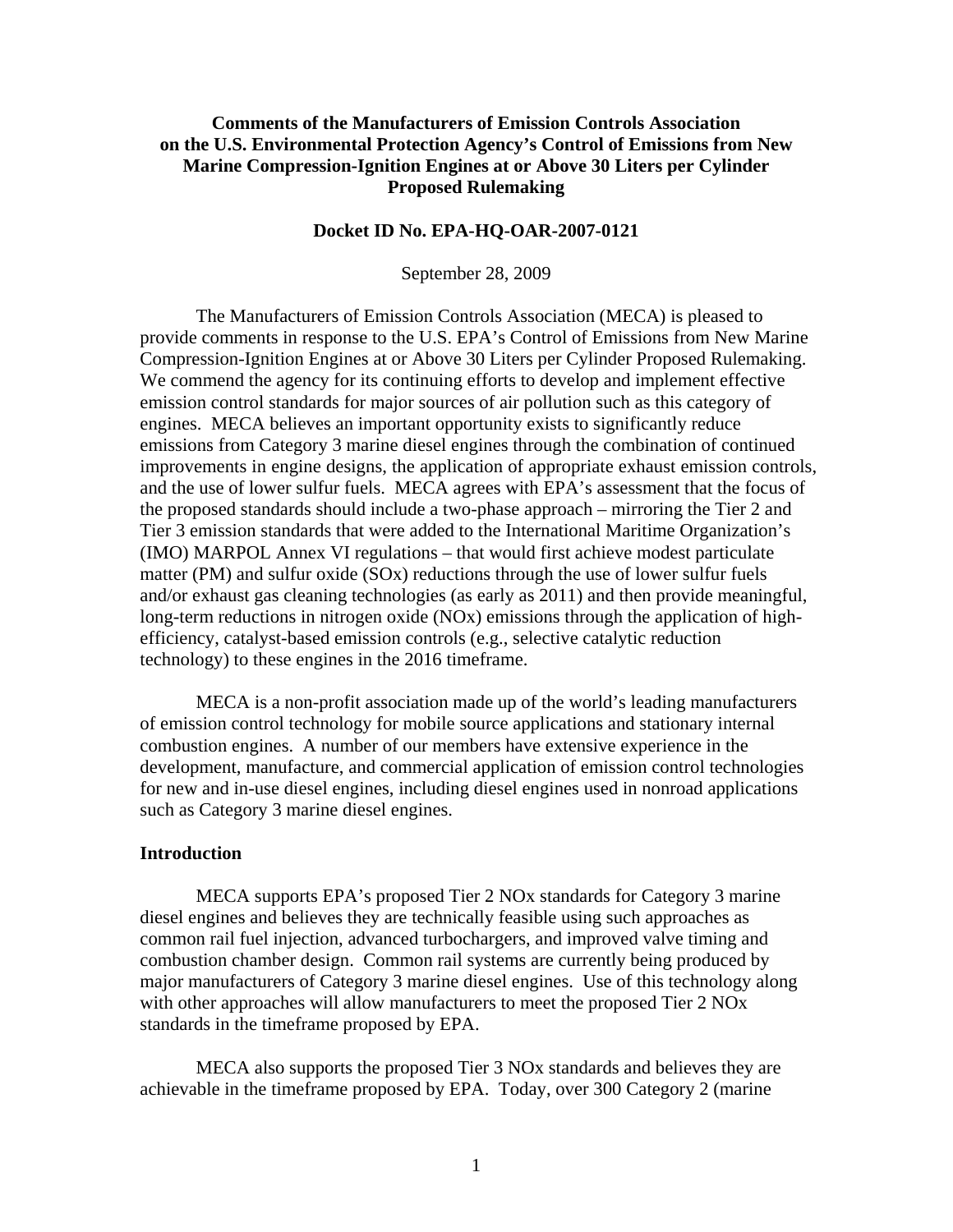diesel engines less than 30 liters per cylinder) and Category 3 engines have been equipped with selective catalytic reduction (SCR) technology; some of these marine vessels have been in service for 10 years and have accumulated 80,000 hours in-use with the SCR aftertreatment systems in place. Furthermore, given the significant experience base with SCR installations on large marine vessels over the past fifteen years, MECA believes that the implementation of EPA's proposed Tier 3 NOx levels for new Category 3 marine diesel engines could be accelerated and could occur within three years following the implementation of proposed Tier 2 standards.

 EPA has not proposed to set PM emission standards for Category 3 engines but would require engine manufacturers to measure and report PM emissions. Instead, PM (and SOx) emissions would be reduced through the use of lower sulfur marine diesel fuel (1,000 ppm sulfur fuel) that would be required if the U.S. and Canada receive IMO approval to designate their coastal waters as an Emission Control Area (ECA; this ECA petition has already been submitted to IMO). MECA supports this 1,000 ppm sulfur requirement, but urges EPA to take a leadership position of setting a timetable for further reductions in the fuel sulfur level. We also support the Agency's plans to evaluate the impacts of its proposed rulemaking on PM emissions, and to assess the feasibility of further PM reductions from ocean-going vessels and propose a PM standard if appropriate.

 We encourage EPA to consider the establishment of a program to reduce PM and NOx emissions from existing Category 3 engines since these engines will be in service for many years to come and will continue to pollute at very high rates unless action is taken to reduce their emissions. We believe that a Voluntary Marine Verification Program, as described in the proposed rule, could play an important role in addressing emissions from existing engines. We urge EPA to pursue the development of such a program. PM and NOx emission control technology options have already been developed and demonstrated on existing large marine vessels, suggesting that a largescale retrofit program could be technically feasible. The program could provide incentives for demonstrations of advanced technologies that provide emission reductions in advance of the effective dates of the proposed Tier 2 and Tier 3 standards or that provide emission reductions beyond the proposed standards.

#### **SCR Technology for Marine Diesel Engines**

MECA would like to focus the majority of its comments on the technical feasibility and experience base with SCR technology for large marine diesel engines. Our comments on marine SCR technology provide strong support for the potential of this technology to achieve high efficiency NOx reductions consistent with EPA's proposal for a Tier 3 marine diesel engine NOx emission standard. As indicated in EPA's NPRM, SCR catalyst technology is capable of significant NOx reductions from marine diesel engines even when these engines are operated on fuels with high sulfur levels (e.g., 15,000 to 35,000 ppm S).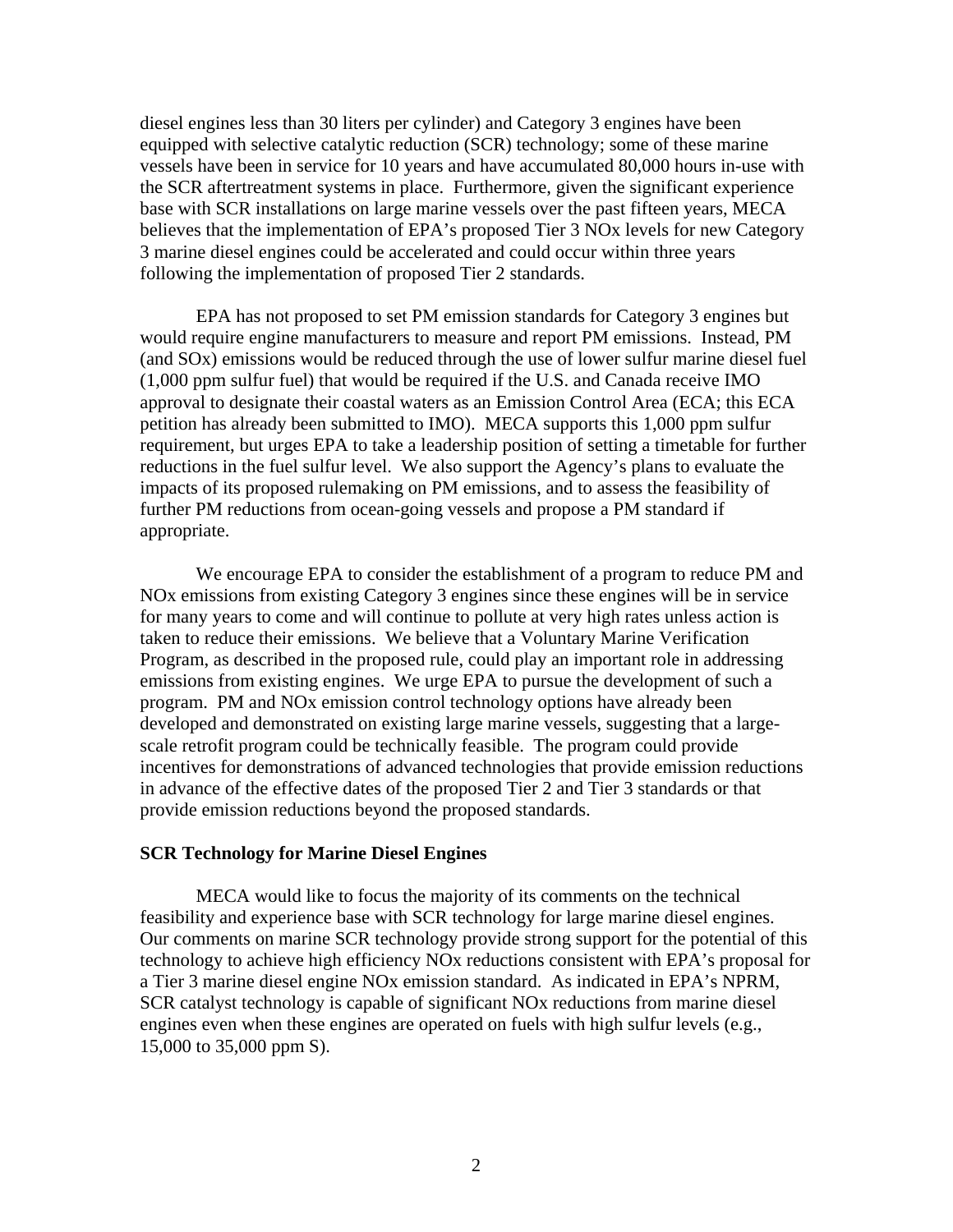SCR technology is a proven NOx control strategy. SCR has been used to control NOx emissions from stationary sources for over 20 years using either ammonia or urea injection ahead of the SCR catalyst to serve as the reductant that reacts with NOx in the lean diesel operating environment. Applying SCR to diesel-powered engines provides simultaneous reductions of NOx, PM, and HC emissions. Open loop SCR systems can reduce NOx emissions from 75 to 90%. Closed loop systems have achieved NOx reductions of greater than 95%.

The experience from stationary applications of SCR technology can be applied to marine diesel installations due to the similar, non-transient modal operating conditions employed in both applications. Stationary demonstrations range from diesel back-up generators, gensets, and stationary engines used on large construction cranes. MECA has summarized this experience of installing emission control technology on stationary diesel engines in a report entitled "Case Studies of Stationary Reciprocating Diesel Engine Retrofit Projects (August 2007)." The report is available at: [www.meca.org/galleries/default-](http://www.meca.org/galleries/default-file/Stationary%20Engine%20Diesel%20Retrofit%20Case%20Studies%200807.pdf)

[file/Stationary%20Engine%20Diesel%20Retrofit%20Case%20Studies%200807.pdf](http://www.meca.org/galleries/default-file/Stationary%20Engine%20Diesel%20Retrofit%20Case%20Studies%200807.pdf).

More recently, SCR systems have been applied to mobile sources, including trucks, off-road equipment, and marine vessels. Modern SCR system designs have been detailed for mobile source applications that combine highly controlled reductant injection hardware, flow mixing devices for effective distribution of the reductant across the available catalyst cross-section, durable SCR catalyst formulations, and ammonia slip clean-up catalysts that are capable of achieving and maintaining high NOx conversion efficiencies with extremely low levels of exhaust outlet ammonia concentrations over thousands of hours of operation.

Heavy- and medium-duty truck and engine manufacturers in North America are adopting SCR to meet EPA's 2010 heavy-duty highway emissions standards. Similarly, in Europe, the majority of heavy-duty engine manufacturers are offering SCR systems in highway truck applications to comply with Euro IV and V emission regulations, with more than 500,000 of these European SCR-equipped trucks already in service. SCR systems are also being used commercially in Japan for new diesel trucks by several engine manufacturers to comply with Japan's 2005 standards for new diesel trucks. Several technology providers are also developing and demonstrating retrofit SCR systems for both on-road trucks and off-road equipment that combine SCR catalysts with either DOCs or DPFs.

 Since the mid-1990s, SCR technology using a urea-based reductant has been safely installed on a variety of Category 2 and Category 3 marine applications in Europe, including automobile ferries, cargo vessels, military ships, and tugboats, with over 300 systems installed on engines ranging from approximately 450 kW to over 10,000 kW. Many of these systems reduce NOx emissions from their vessels to under 1 g/kWh, with some applications operating at below 0.5 g/kWh NOx. The marine diesel SCR experience includes installation on both large two-stroke and four-stroke marine diesel engines. In most applications, vessels equipped with SCR systems have been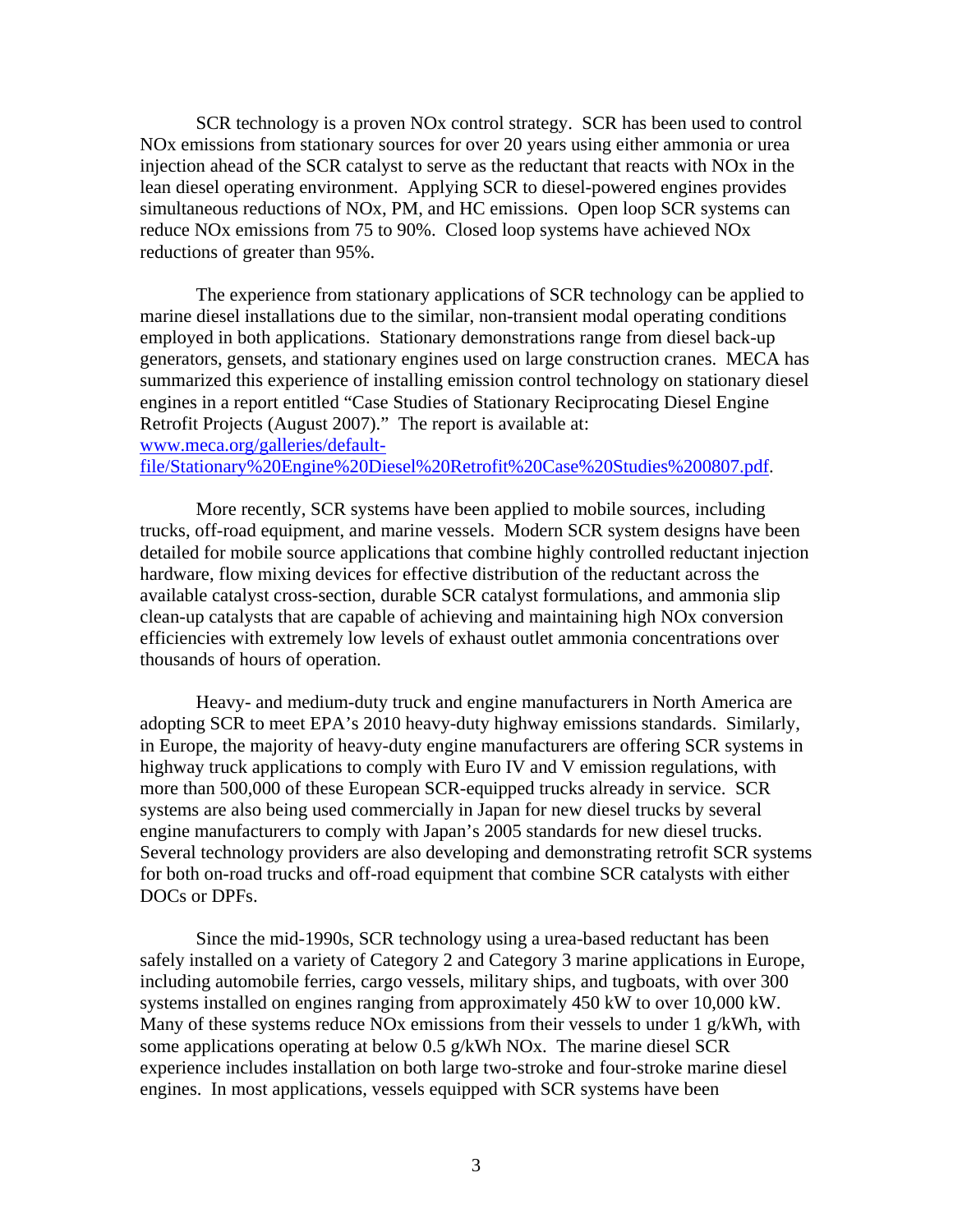successfully operated on marine fuels with up to 1.5% sulfur levels (15,000 ppm). SCR systems on stationary engine applications have seem some limited operation on fuels with sulfur levels as high as 3.5% (35,000 ppm S).

Urea is the preferred reductant in these marine diesel installations, with urea consumption reported to be in the 4-5 gallons/hour/MW of engine power for a 40% urea in water solution. Nearly all of these marine SCR installations have employed vanadia/titania-based SCR catalyst formulations. In many cases, these marine diesel SCR installation have placed the SCR catalysts downstream of the engine's turbocharger, but there are also cases where the SCR catalysts have been installed upstream of the turbocharger to provide a better match between the exhaust temperature and the SCR catalyst operating window required to achieve a target NOx reduction.

In marine applications, SCR minimum operating temperatures are dictated by fuel sulfur levels and the temperatures that minimize the formation of sulfates on the catalyst surfaces. At relatively low fuel sulfur levels (1,000 ppm S), vanadia/titania-based SCR catalysts can operate as low as 260°C with minimal sulfate formation. At fuel sulfur levels of 10,000 ppm S, this same SCR catalyst formulation minimum operating temperature rises to around 320°C to minimize sulfate formation. To avoid plugging the SCR catalyst with carbon soot or other inorganic deposits, marine systems have also employed ultrasonic or pulse jet-based soot blowers. SCR catalyst life spans in marine applications can be 40,000 hours or even longer, depending on operating conditions and catalyst system design parameters. Vanadia/titania-based catalysts used in marine SCR applications are capable of extended operation at exhaust temperatures as high as  $530^{\circ}$ C before catalyst thermal degradation becomes an issue. As stated in EPA's NPRM, large marine diesel exhaust temperatures are typically maintained below 450°C to minimize engine exhaust valve impacts from corrosion or fouling from fuel-related impurities.

The Port Authority of New York and New Jersey conducted an innovative pilot project in 2006 to demonstrate diesel emission reduction technologies on a Staten Island ferry. The ferry was retrofitted with DOC+SCR systems on its two main, four-stroke propulsion engines. Emissions testing observed on the ferry showed NOx reductions that typically exceeded 94% during ferry cruise modes. In this project, the ferry engines were fueled with No. 2 diesel fuel with fuel sulfur levels in the 300-350 ppm range. Additional details on this Staten Island ferry project are available at:

[www.mjbradley.com/documents/Austen\\_Alice\\_Report\\_Final\\_31aug06.pdf.](http://www.mjbradley.com/documents/Austen_Alice_Report_Final_31aug06.pdf)

The aforementioned U.S. ferry project, along with other operational, marine SCR installations on ocean-going vessels from outside the U.S., provides firm evidence that SCR systems can be engineered to meet rigorous marine industry conditions and safety standards. Some of these marine SCR systems have been operating since the 1990s with high NOx conversion efficiencies and no reported safety-related issues. Given the significant experience base with SCR installations on large marine vessels over the past fifteen years, MECA believes that the implementation of EPA's proposed Tier 3 NOx levels for new Category 3 marine diesel engines could be accelerated and could occur within three years following the implementation of proposed Tier 2 standards (e.g., in the 2014 timeframe assuming that Tier 2 standards are implemented as soon as 2011).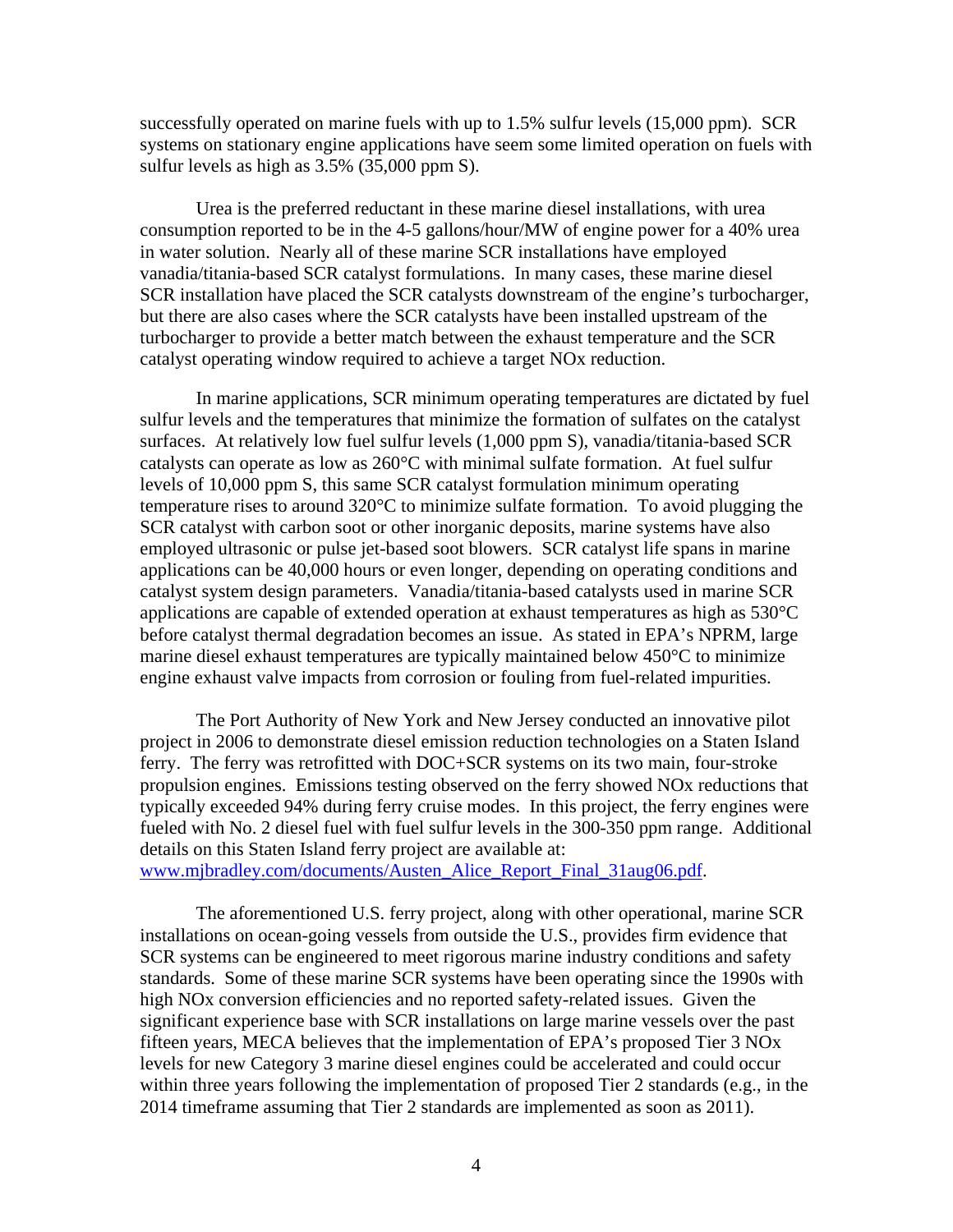In addition to these written comments, MECA is also submitting a listing of SCR installations on large marine diesel applications that have been completed since 1995 by one MECA member company. This list includes more than 180 SCR systems installed on more than 50 vessels (propulsion and auxiliary engines). Also, MECA recently issued a report entitled "Case Studies of the Use of Exhaust Emission Controls on Locomotives and Large Marine Diesel Engines (September 2009)," which includes select case studies on the installation of NOx emission control technology on large marine diesel engines. The report is available here: [www.meca.org/galleries/default](http://www.meca.org/galleries/default-file/Loco%20Marine%20Case%20Studies%20update%200909.pdf)[file/Loco%20Marine%20Case%20Studies%20update%200909.pdf](http://www.meca.org/galleries/default-file/Loco%20Marine%20Case%20Studies%20update%200909.pdf).

## **PM Emission Control Technologies for Marine Diesel Engines**

Technologies to reduce PM emissions from new and in-use marine diesel engines, such as diesel particulate filters (DPFs) and diesel oxidation catalysts (DOCs), are commercially available today. These catalyst-based emission control technologies have already been installed on millions of new light-duty and heavy-duty vehicles and equipment and as retrofit technology on hundreds of thousands of existing on-road and off-road diesel engines worldwide to provide significant reductions in PM emissions, as well as reductions in hydrocarbon (including toxic HCs, like poly-aromatic HCs) and carbon monoxide (CO) emissions.

The successful application of these catalyst-based PM reduction technologies, however, is dependent on the use of low or ultra-low sulfur diesel fuel since sulfur levels in the fuel can both deteriorate catalyst performance and contribute to PM emissions through the formation of sulfate emissions across the catalyst. This is why EPA's recent final rulemakings covering new highway, off-road, locomotive, and smaller marine diesel engines include or take advantage of the mandated use of ultra-low sulfur diesel fuel (15 ppm S max.) to facilitate the use of sulfur-sensitive, catalyst-based emission control technologies like DPFs and DOCs, as well as NOx adsorber catalysts. Similarly, for large ocean-going vessels, the application of catalyst-based DPFs and DOCs for PM reductions would not be practical until fuel sulfur levels are reduced to 500 ppm S, or in some cases even 50 ppm S, or lower. In this NPRM, EPA has only proposed reducing fuel sulfur levels to a minimum of 1,000 ppm for these large marine diesel engines. MECA supports this 1,000 ppm sulfur requirement, but urges EPA to take a leadership position of setting a timetable for further reductions in fuel sulfur to the ULSD level. This would extend catalyst durability (including SCR catalyst durability) and enable the use of DOC and DPF technologies for the reduction of PM.

## **Conclusion**

MECA supports EPA's proposed rulemaking for Category 3 marine diesel engines. The proposal provides important PM and NOx reductions from ocean-going vessels in the near-term through improvements in engine technology and the use of lower sulfur fuels, and significant long-term NOx reductions through the use of proven SCR technology for large marine diesel engines. Continued development of SCR systems by